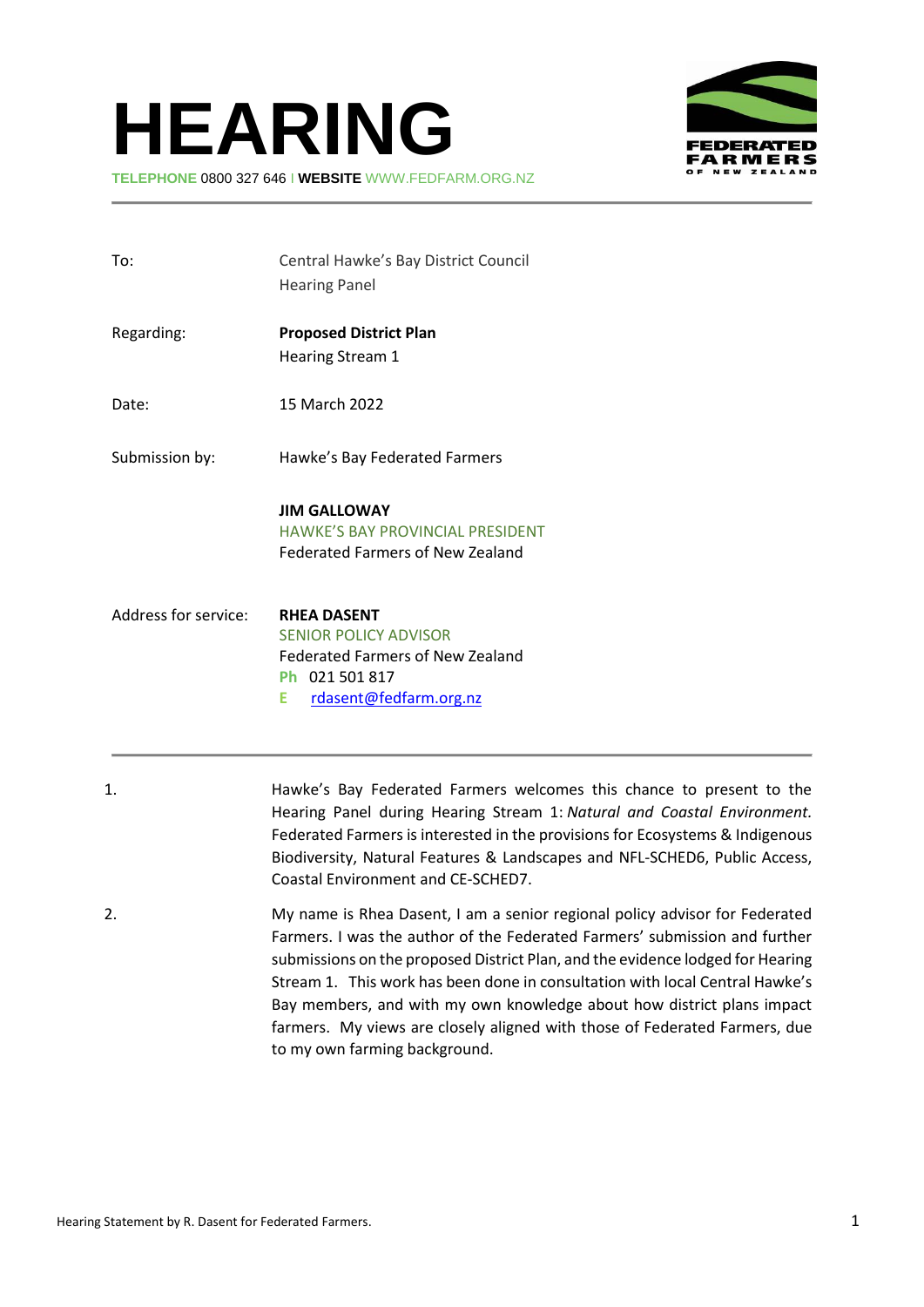# **Definitions of Indigenous Vegetation**

- 3. Federated Farmers was pleased with the Section 42a Report's recommendation to accept many of our submission points and make amendments accordingly.
- 4. However, planted indigenous vegetation still needs to be excluded from the definition of Indigenous Vegetation and from the Significant Natural Area (SNA) criteria.
- 5. This is the approach taken by the recent Waikato District Plan. Their decisions version of the definition reads *Indigenous Vegetation: Means vegetation that occurs naturally in New Zealand or arrived in New Zealand without human assistance. It excludes domestic or ornamental/landscaping planting or planted shelter belts comprising indigenous species.*
- 6. The Section 42a Report writer opines it is more appropriate to provide for exclusions within the rule framework as currently provided in the proposed District Plan rather than include them in the definition<sup>1</sup>. We disagree. The report writer considers that keeping planted vegetation the definition, and retaining rule ECO-R1, better provides for the protection of the District's significant indigenous vegetation and significant habitat of indigenous fauna. The report writer also says that providing a different activity status based on adverse effects achieves this: where those effects are likely to be less, trimming or clearance is permitted<sup>2</sup>. Again, we disagree, because even permitted rules are still regulation.
- 7. The benefits of excluding planted vegetation from the definition include:
	- a. Removing the discouragement to plant;
	- b. Simplifying the rule regime;
	- c. Focusing on remnant and natural vegetation with higher biodiversity value.
- 8. Regulation acts as a discouragement. It discourages poor management practice by enabling good practice instead. It discourages inappropriate land uses by permitting the appropriate ones in the right zones. It discourages activities with higher adverse effects by increasing their activity status. It makes people think twice if they need to go through a resource consent process. But even permitted activity rules are still regulation, which needs to be checked and applied to unique individual situations by farmers, and monitored and enforced by the Council. A way of reducing the regulatory burden is to not plant the indigenous vegetation in the first place. This could be a perverse outcome of Rule ECO-R1.
- 9. The rule regime will be simplified if it excludes planted indigenous vegetation from the definition. Then Rule ECO-R1 can be removed completely. It is my view that permitted rule ECO-R1 is a symptom of the default rule ECO-R5, giving a discretionary status to all other activities otherwise not provided for. This burdens the Council (and submitters) to make sure all possible scenarios

1

<sup>1</sup> Para. 4.3.59 of the Officer's Report: Natural Environment – Ecosystems and Indigenous Biodiversity.

<sup>2</sup> Para. 10.3.34 of the Officer's Report: Natural Environment – Ecosystems and Indigenous Biodiversity.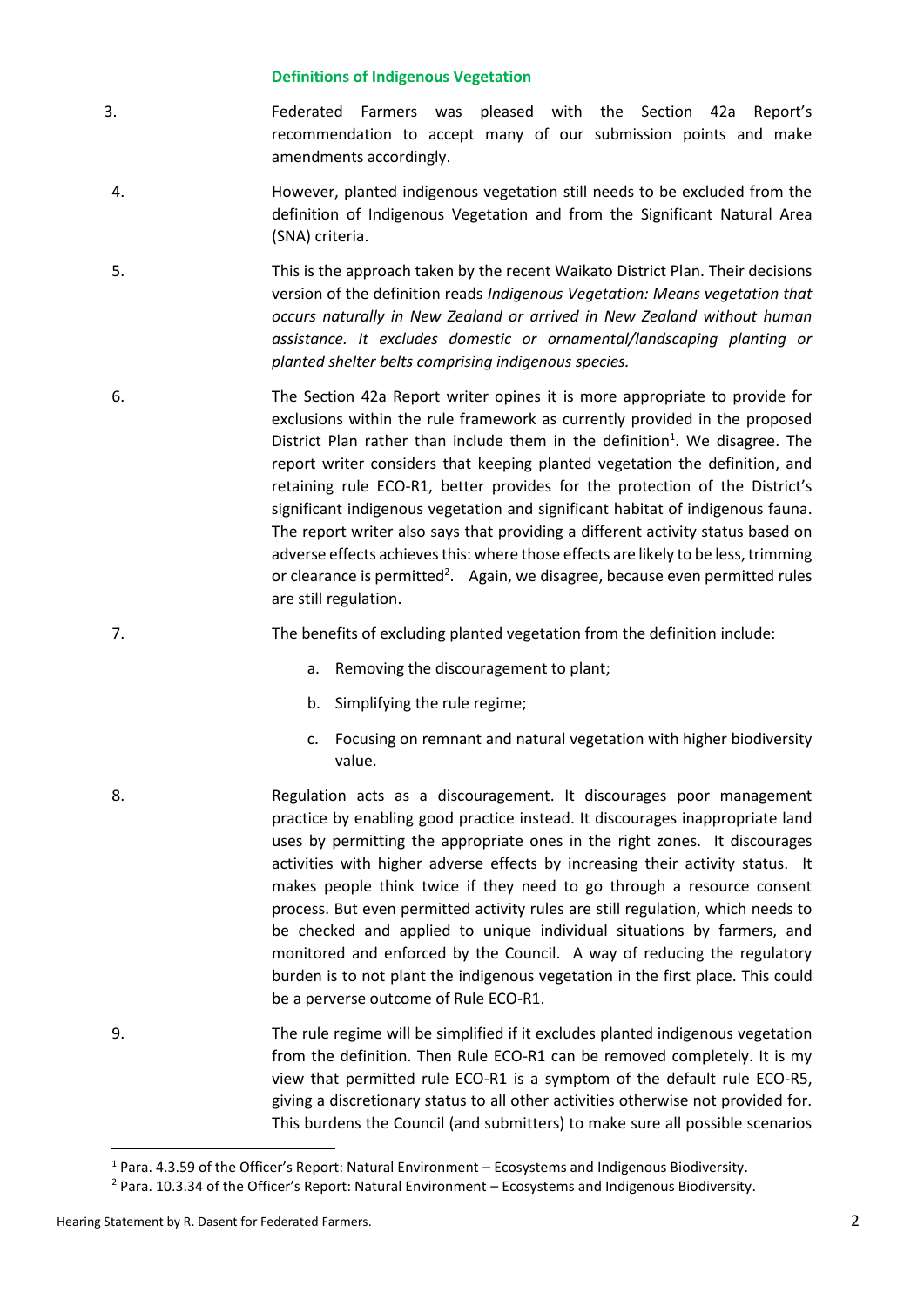have a rule, otherwise they will default to discretionary. Doing away with Rule ECO-R1 and excluding planted indigenous vegetation from the definition will make a more streamlined chapter.

- 10. The exclusion of planted vegetation from the definition will mean that the regulatory focus can hone in on remnant or more special indigenous vegetation. Planted vegetation will be for a purpose, such as for riparian stability or water quality, carbon sequestration, or ornamental. It probably won't have the same biodiversity values as natural or remnant vegetation. The Council will better meet its obligations under Section 6 of the Resource Management Act 1991 (RMA) if it concentrates on natural and remnant vegetation, like SNAs.
- 11. The Council needs to consider what the advantages are of including planted vegetation in the definition. Federated Farmers only sees disadvantages. Excluding planted vegetation from the definition will not result in a loss of biodiversity, will it really matter if a planted area is removed, or changed? If it becomes a significant habitat it will be identified as such in the 10 year review of the District Plan.

### **Significant Natural Areas**

- 12. Federated Farmers submits that legally protected sites, such as under a QEII covenant, are excluded from the schedule, and the rule regime. The Section 42a Report writer felt that such an exclusion would be detrimental to the Council's obligations to Section 6 of the RMA<sup>3</sup>, but we disagree.
- 13. The Regional Resource Management Plan mentions covenants in POL 4 of Chapter 3, but only in relation to non-regulatory methods. I provide the policy text here:
- 14. *POL 4 ROLE OF NON-REGULATORY METHODS To use non-regulatory methods, as set out in Chapter 4, as the primary means for achieving the preservation and enhancement of remaining areas of significant indigenous vegetation and ecologically significant wetlands, in particular:* 
	- *a. Economic instruments – Providing financial support for the preservation of remaining areas of significant indigenous vegetation or wetlands, including support for the covenanting of indigenous vegetation, at a level of funding as established in the HBRC's Annual Plan.*

*For the purposes of this policy, significant indigenous vegetation includes any of the following:*

- *(i) Vegetation that has been especially set aside by statute or covenant, or is otherwise legally managed for protection or preservation.*
- 15. The text that specifies covenanted sites are classified as significant indigenous vegetation, is only for the purpose of this policy about non-regulatory methods. There is no other definition that specifically includes covenanted

**.** 

<sup>3</sup> Para. 7.3.17 of the Officer's Report: Natural Environment – Ecosystems and Indigenous Biodiversity.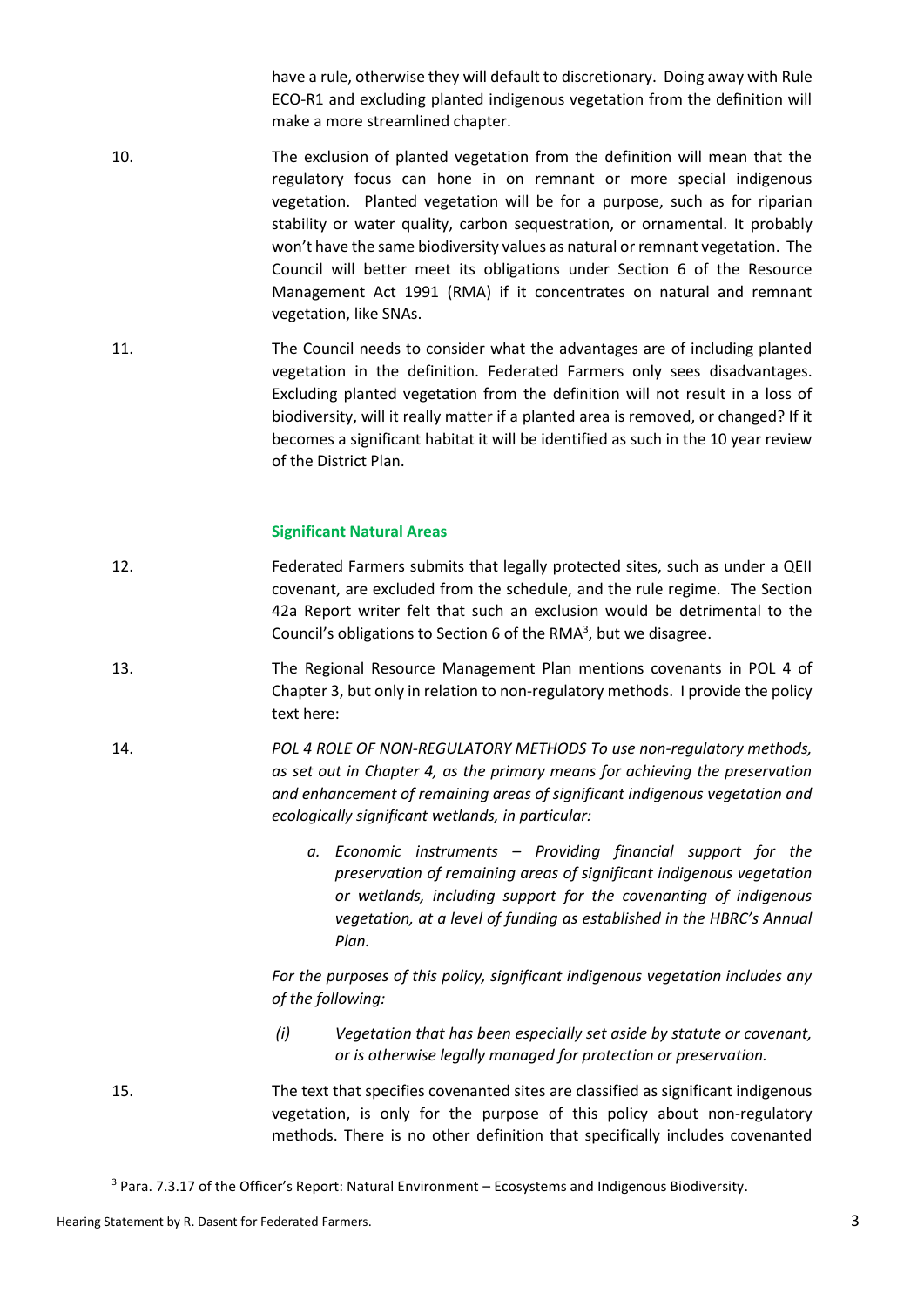sites. The RRMP does not direct the Council to classify covenanted sites as SNAs for regulatory purposes.

- 16. Given that the proposed District Plan doesn't provide any non-regulatory methods that incentivize existing covenants, there is no risk of covenanted sites missing out on incentives if they weren't included in the Schedule. Nonregulatory methods are limited to promotion, advocacy, education and information sharing, mainly to get sites into new covenants, and not really for those already covenanted.
- 17. Federated Farmers disagrees that the Council will be found wanting towards its Section 6 obligations to protect significant indigenous vegetation and significant habitats if it doesn't classify covenanted sites as SNAs. The covenants already achieve protection. The Council can "capture" this existing benefit by including a policy and method that recognises that significant sites are already protected by legal covenants, and that nothing more is needed. This would mean a lot to farmers; their selfless protection of such sites will be seen.

### **Wetlands**

- 18. Wetlands are a topic that now enjoy an elevated focus since the Proposed District Plan was being developed in 2020-21.
- 19. The National Policy Statement for Freshwater Management 2020 includes policies to avoid the reduction of natural inland wetlands, protect their values and promote their restoration. The National Environmental Standards for Freshwater 2020 has regulations that place restrictions on damaging activities in and near natural wetlands. Indigenous vegetation is a value for wetlands, and regional councils are tasked with identifying and mapping, and including specific wetland policies in their Plans.
- 20. Perhaps this topic is now best left to the Hawke's Bay Regional Council to manage, and ECO-R6 removed.
- 21. Otherwise Federated Farmers continues to seek the expansion of Note 1 for restoration activity undertaken by landowners, the same as restoration undertaken by Department of Conservation, Hawke's Bay Regional Council, or Central Hawke's Bay District Council. Landowners may be acting with QEII to restore their wetland, or be acting in accordance with the Regional Pest Management Plan controlling [aquatic pests and weeds.](https://www.hbrc.govt.nz/environment/pest-control/pest-hub/?pwsystem=true&tags=freshwater&sort=alpha)

#### **Outstanding Natural Landscapes**

- 22. Section 6(b) of the RMA places an obligation on us to protect outstanding natural features and landscapes from inappropriate subdivision, land use and development. Federated Farmers does not dispute this.
- 23. We have two facets to our submission regarding Outstanding Natural Features and Landscapes (ONFLs): that these are robustly identified; and that protection is from only inappropriate activities. Assessing what an inappropriate activity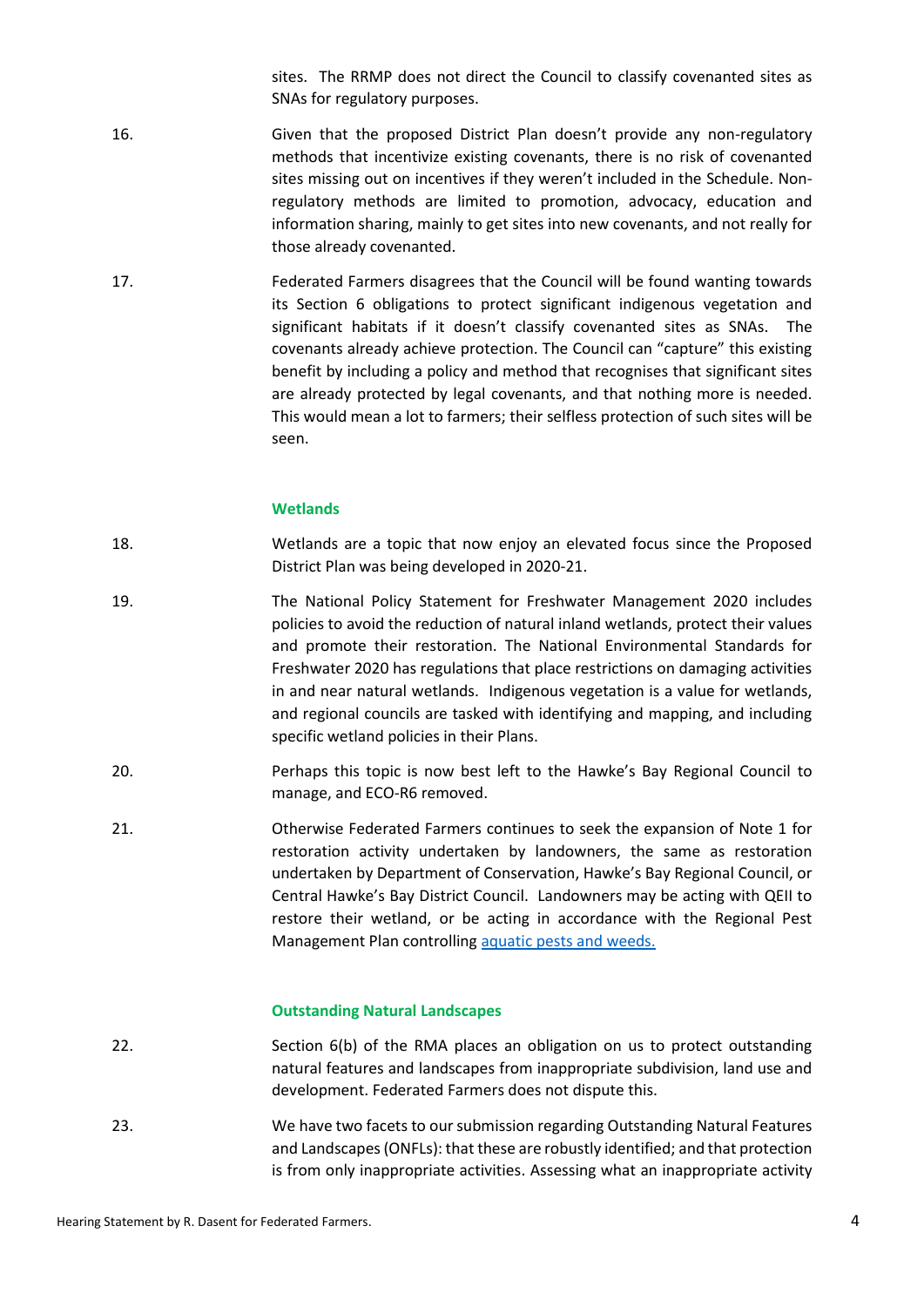is relies on a schedule that clearly states what land uses are present on specific ONFLs, such as farming.

- 24. There is a perception that ONFLs are only identified over crown land, however ONFLs frequently extend over private land and rules that are intended to protect an ONFL will end up preventing activities occurring on an existing farm. We seek confirmation that ONL1 Ruahine Ranges and ONF4 Makaroro Gorge are both limited to Crown land, and the ONFL boundary aligns with the Crown property boundary.
- 25. For ONFs that are located on private land, landowner submissions will be key to ensuring the desktop identification aligns with the ground-truthing. It is important that only land that demonstrably meets the criteria is mapped as an ONFL, so as to avoid the unintended regulatory consequence of needlessly restricting activities on land that is not outstanding.
- 26. Members tell me that ONFL mapping on their property will have the regulatory consequence of not being able to plant production forestry on that land. This is because the National Environmental Standards for Plantation Forestry Regulations 2017 Permitted Activity Condition 12 reads *Afforestation must not occur within a significant natural area or an outstanding natural feature or landscape.* Farmers with steep ONFLs may want to retire this land from pastoral farming and into production forestry for water and soil conservation purposes or to meet their nutrient leaching goals. But the ONFL status limits them to only long-term ecological restoration planting of forest species; or willows and poplars space planted for soil conservation purposes, and not harvest-able forestry. ONF1 Whakarara Range and ONF6 Silver Range are examples where this regulatory consequence will apply.

## **Significant Amenity Features**

- 27. Federated Farmers seeks the Significant Amenity Features (SAFs) are deleted from the District Plan. We understand there are no rules, nonetheless their presence in the District Plan still constitutes as regulation which adds complexity for no benefit.
- 28. There is no onus on the Council to map Special Amenity Features, neither in the RMA nor in the RRMP. The Waikato District Council decided in January this year to delete Significant Amenity Landscapes, and provided reasoning that Federated Farmers agrees with.
- 29. Farming is an important part of the Central Hawke's Bay and indeed it should be positioned to thrive. However, Federated Farmers struggles to see how the use of SAFs will assist this. Most of the SAF areas contain farmland, and rural amenity is best accommodated through the rules of the rural zones.
- 30. NFL-P7 does note that many Significant Amenity Features comprise working farms, yet farming is not identified as a feature or aspect of SAFs in the Schedule. The ability to assess whether an activity is consistent with existing land use or values is stymied by the lack of recognition of these in the Schedule.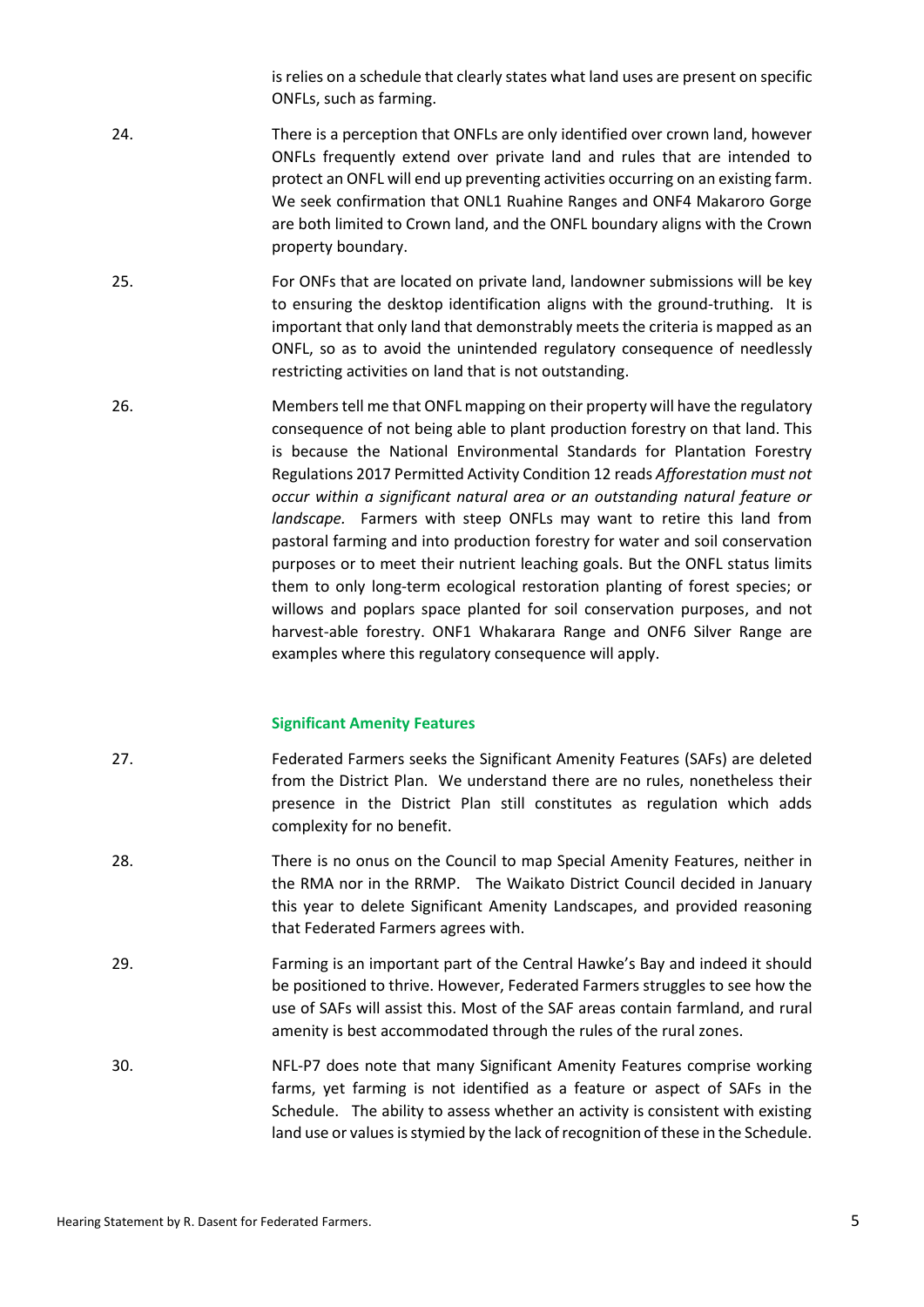- 31. SAFs are functioning as a needless alert layer, triggering extra consideration when activities require a resource consent. This extra amenity consideration creates an unequal difference for farmers unlucky to have an SAF on their property compared to their neighbours that don't. The Council will be processing resource consents for farm activities with additional objectives and policies to assess amenity, compared to resource consents for the same activities on a farm that does not have SAF mapping. Is this productive and achieving the goal of sustainable management of the district?
- 32. It is the *enhancement* policy NFL-P8 which is of most concern to Federated Farmers, particularly when the activity that needs resource consent is consistent and appropriate with the existing land use, like farming. Will a farmer who needs consent for a tractor shed that exceeds the maximum 10m height, have to enhance the SAF environment? What about the farmer who needs a shelterbelt that is more than 20m along a boundary, will they have to enhance the SAF environment? Both are examples consistent with their underlying rural zoning and existing landuse.
- 33. The Hastings District Plan has very similar SAF policies to CHB, but Hastings Policy LSP10 for enhancement of SALs has an explanation as a result of the Federated Farmers appeal on this matter: *Applicants for consent are not required to provide for enhancement of Significant Amenity Landscapes and activities that are consistent with the underlying zoning and existing land uses could in some circumstances be considered as enhancing amenity values.*  However I reiterate that Federated Farmers is seeking deletion of SAFs, not amendment.
- 34. It is unfair that the assessment matters are the same, and the landscape matters to consider are the same, whether it is an ONL, ONF or SAF<sup>4</sup>. The SAFs have been measured against the ONFL criteria, and acknowledged as not meeting the threshold, yet resource consents are being assessed as if they did. A big difference between an ONFL and an SAF is the degree of human modification, so potential adverse effects on the landscape values, and the permitted baseline, will be very different. For SAFs, adverse effects will be of a scale and character that is over and above existing farm land uses, and the level of effects already anticipated and enabled by the rural zoning.
- 35. Federated Farmers urges the Hearing Panel to look closely at the SAFs and determine if they really are that different from the rest of the rural zone. Another question is whether these SAFs are at risk of a reduction in amenity that is more than what the rural zone provisions already manage. Activities like earthworks, vegetation clearance, buildings and subdivision are already managed, the rural land that is classified within SAFs are not likely to face different pressures than the rest of the rural zone.

**.** 

<sup>4</sup> Para. 7.3.11 of the Officer's Report: Natural Environment – Ecosystems and Indigenous Biodiversity.